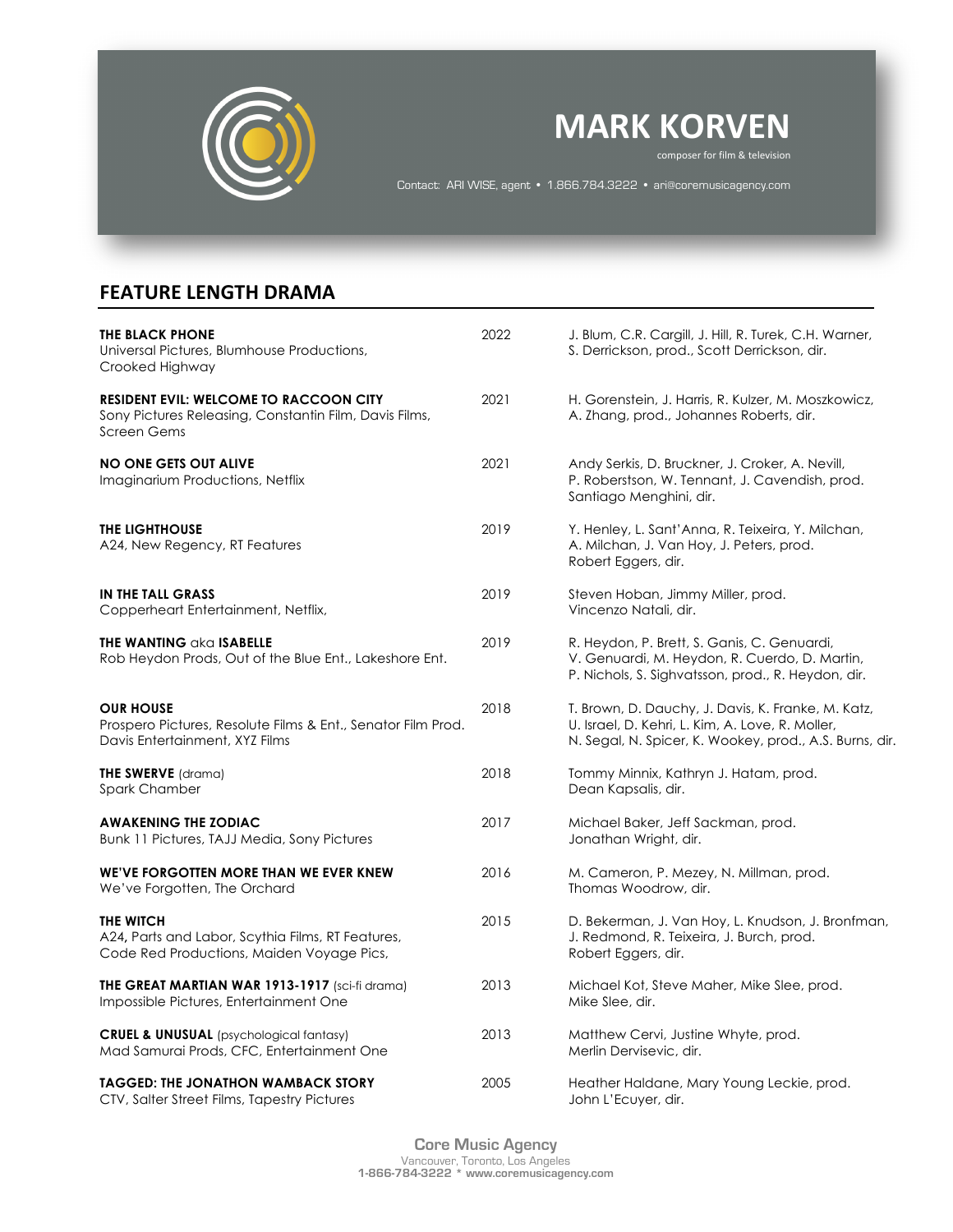## **MARK KORVEN,** composer for film & television

| <b>HOLLYWOOD WIVES: THE NEW GENERATION</b><br>CBS, Renee Valente Productions, Voice Pictures | 2003 | Jackie Collins, Tom Patricia, prod.<br>Joyce Chopra, dir.                                      |
|----------------------------------------------------------------------------------------------|------|------------------------------------------------------------------------------------------------|
| <b>SAINT JUDE</b> (drama)<br>CBC, TMN, Lux Films, Sevillie Pictures                          | 2000 | Sandra Cunningham, Nicole Robert prod.<br>John L'Ecuyer, dir.                                  |
| <b>FALLING THROUGH</b> (crime thriller)<br>Alliance Atlantis, Chesler/Perlmutter Productions | 2000 | Patrice Theroux, Stephen Ujlaki, Lewis Chesler,<br>David Perlmutter, prod., Colin Bucksey dir. |
| THE SHELDON KENNEDY STORY<br>Alberta Filmworks, Sarrazin Couture Productions                 | 1999 | Doug MacLeod, Pierre Sarrazin, prod.<br>Norma Bailey, dir.                                     |
| WIN, AGAIN! (drama)<br>CBC                                                                   | 1999 | Robert Sherrin, prod.<br>Eric Till, dir.                                                       |
| <b>HENRY &amp; VERLIN</b> (drama)<br>Act of God Productions                                  | 1997 | John Board, Simon Board prod.<br>Gary Ledbetter, dir.                                          |
| <b>CUBE</b> (horror, mystery, sci-fi)<br>Odeon Films, Trimark Pictures, Viacom Canada        | 1997 | Colin Brunton, Mehra Meh, Betty Orr, prod.<br>Vincenzo Natali, dir.                            |
| <b>JOE'S WEDDING</b> (romantic comedy)<br>ARTO-pelli Motion Pictures, York Entertainment     | 1996 | Wolf Schmidt, Stavros C. Stavrides, prod.<br>Michael Kennedy, dir.                             |
| <b>GIANT MINE</b> (drama)<br>CBC, New Films International                                    | 1996 | Penelope Buitenhuis, dir.<br>Alan Burke, prod.                                                 |
| LYDDIE (historical drama, romance)<br>BBC, CBC, The Film Works, Minds Eye Pictures           | 1996 | Stefan Scaini, dir.<br>Kevin DeWalt, Victor Solnicki, prod.                                    |
| <b>THE MICHELLE APARTMENTS</b> (comedy, drama)<br>ARTO-pelli Motion Pictures, Alliance Films | 1995 | Stavros C. Stavrides, prod.<br>John Pozer, dir.                                                |
| <b>CURTIS' CHARM</b> (comedy, drama)<br>Cineplex Odeon Films, Alliance Independent Films,    | 1995 | Atom Egoyen, Patricia Rozema, prod.<br>John L'Ecuyer, dir.                                     |
| THE GROCER'S WIFE (drama)<br>Cineplex Odeon Films, Medusa Film Productions                   | 1991 | Gegory Lavier, John Pozer, prod.<br>John Pozer, dir                                            |
| <b>SAM &amp; ME</b> (drama)<br>ITC, Sunrise Films                                            | 1991 | Steve Levitan, Paul Saltzman, prod.<br>Deepa Mehta, dir.                                       |
| <b>WHITE ROOM</b> (drama)<br>Vos Productions, Alliance Atlantis                              | 1991 | Alexandra Raffe, Patricia Rozema, prod.<br>Patricia Rozema, dir.                               |
| <b>GRAND LARCENY</b> (crime, drama)<br><b>CBC</b>                                            | 1991 | Robert Sherrin, prod.<br>Stephen Surjik, dir.                                                  |
| I'VE HEARD THE MERMAIDS SINGING (comedy, drama)<br>Mirimax Films, NFB                        | 1987 | Don Haig, Alexandra Raffe, prod.<br>Patricia Rozema, dir.                                      |
|                                                                                              |      |                                                                                                |

### **TELEVISION SERIES & MINI-SERIES**

| <b>BILLY THE KID</b><br>Take 5 Productions, Amblin Television, EPIX | 2022 | D. De Line, O. Bathurst, J. Falvey, D. Frank,<br>M. Hirst, T. Leslie, prod., Various, dir. |
|---------------------------------------------------------------------|------|--------------------------------------------------------------------------------------------|
| <b>CHAPELWAITE</b><br>Take 5 Productions, EPIX                      | 2021 | B. Steers, D. De Line, J. Filardi, P. Filardi, prod.<br>Burr Steers, Various, dir.         |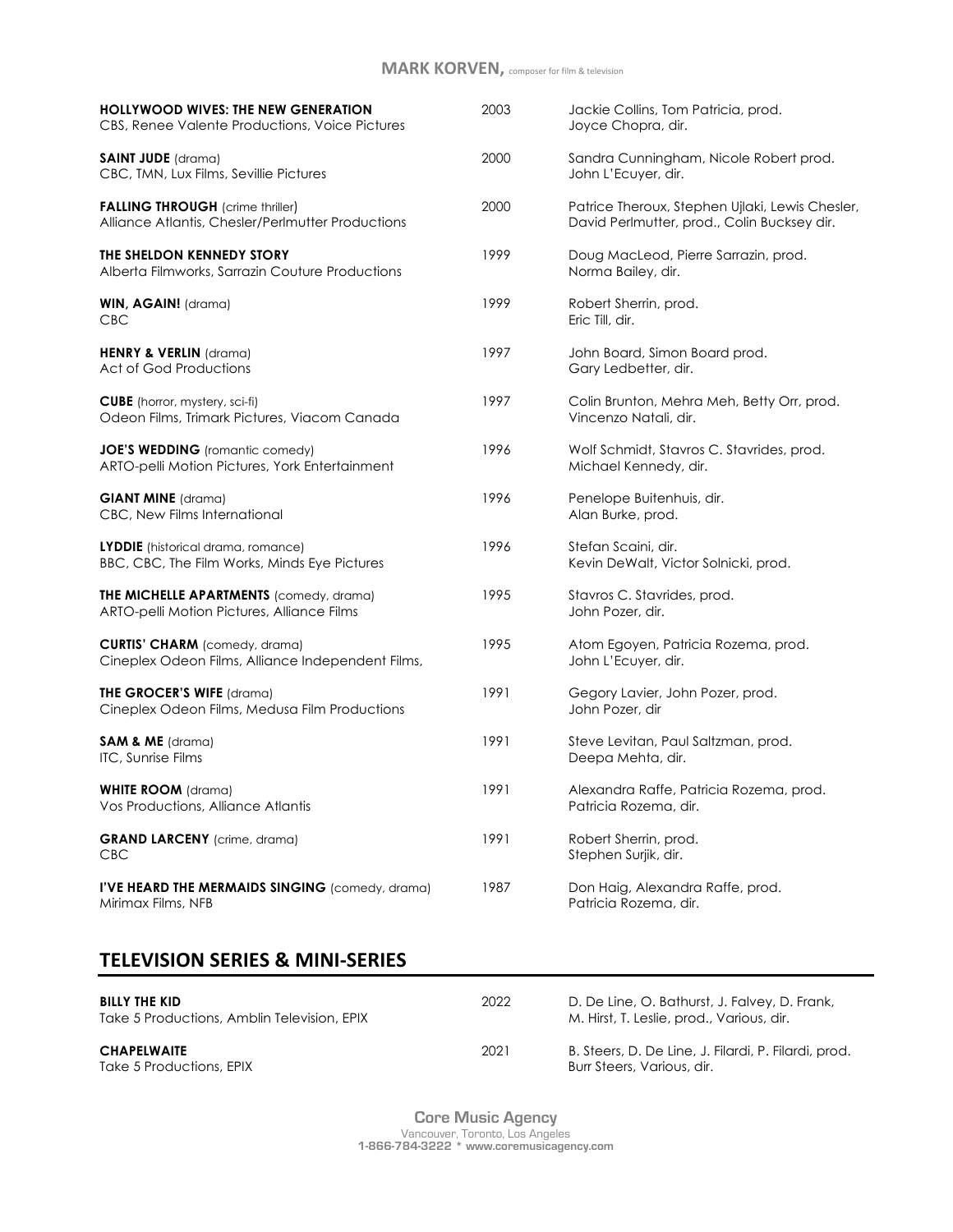| <b>THEM: COVENANT</b><br>Sony Pictures Television, Vertigo Ent., Amazon Studios | 2021      | Roy Lee, Little Marvin, Lena Waithe,<br>Miri Yoon, prod., Nelson Gragg, dir.                                                              |
|---------------------------------------------------------------------------------|-----------|-------------------------------------------------------------------------------------------------------------------------------------------|
| <b>THE TERROR: INFAMY</b><br>Scott Free Prods., AMC Studios                     | 2019      | Ridley Scott, M. Borenstein, G. Casady,<br>A. Woo, S. Lambert, A. Milchan, D. Simmons,<br>D.W. Zucker, prod., J.K. Wladyka, Various, dir. |
| THE WONDER OF BRITAIN<br>Lion Television, iTV                                   | 2015      | Anna Dangoor, prod.<br>lan A. Hunt, dir.                                                                                                  |
| <b>STORM CITY 3D</b><br>Cream Productions, Pioneer Productions                  | 2012      | Shaheera Ali, Kate Harrison, prod.<br>lan A. Hunt, dir.                                                                                   |
| <b>THE BORDER</b><br>White Pine Pictures                                        | 2008-2010 | Janet Maclean, Greg Nelson,<br>Peter Raymont, prod., John Fawcett, dir.                                                                   |
| THE DARK YEARS<br><b>Barna Alper Productions</b>                                | 2007      | Laszlo Barna, prod.<br>Steven Silver, dir.                                                                                                |
| AMERICA AT A CROSSROADS<br>ABC News, PBS Television                             | 2007      | Martyn Burke, Phil Craig, Various, prod.<br>Various, dir.                                                                                 |
| <b>OPENING NIGHT</b> (Opening Theme)<br><b>CBC</b>                              | 2000-2005 | Robert Sherrin, Various, prod.<br>Cathy Gulkin, Ann Shin, dir.                                                                            |
| <b>BIRTH STORIES</b> (Opening Theme)<br>Cineflix, Slice, Living (UK)            | 2000-2004 | Various, prod.<br>Various, dir.                                                                                                           |
| THE EX-FACTOR<br><b>PTV Productions</b>                                         | 2003      | Various, prod.<br>Various, dir.                                                                                                           |
| <b>NEW YEAR'S RESOLUTIONS</b><br><b>PTV Productions</b>                         | 2002      | Various, prod.<br>Cornelia Principe, dir.                                                                                                 |
| <b>LOVE IS NOT ENOUGH</b><br>Aysha Productions                                  | 2002      | Sun-Kyung, John Haslett, prod.<br>Sun-Kyung, John Haslett, dir.                                                                           |
| THE NATURE OF THINGS<br><b>CBC</b>                                              | 1999-2003 | Michael Allder, Various, prod.<br>Various dir.                                                                                            |
| A SCATTERING OF SEEDS<br>White Pine Pictures, History Television                | 1997-1999 | Peter Raymont, Linda Lee Tracey, prod.<br>Various, dir.                                                                                   |
| THE NEW ICE AGE<br><b>CBC</b>                                                   | 1997      | Various, prod.<br>Various, dir.                                                                                                           |
| <b>MICHAEL GREY EYES</b><br><b>CBC</b>                                          | 1997      | Various, prod.<br>Various, dir.                                                                                                           |
| <b>DESTINY RIDGE</b> (13 episodes)<br>Atlantis Films                            | 1993-1994 | Anna Marie Le Traverse, Andy Thomson,<br>various prod., Alan Goluboff, Otta Hanus, dir.                                                   |
| THE TWILIGHT ZONE (1 episode)<br><b>Atlantis Films</b>                          | 1989      | Michael MacMillan, Various, prod.<br>Ryszard Bugajski, dir.                                                                               |

## **DOCUMENTARY FEATURES**

| THE KINGDOM: HOW FUNGI MADE OUR WORLD |
|---------------------------------------|
| Reel to Reel Productions, CBC         |

**D** 2018 Anne Pick, prod. Annamaria Talas, dir.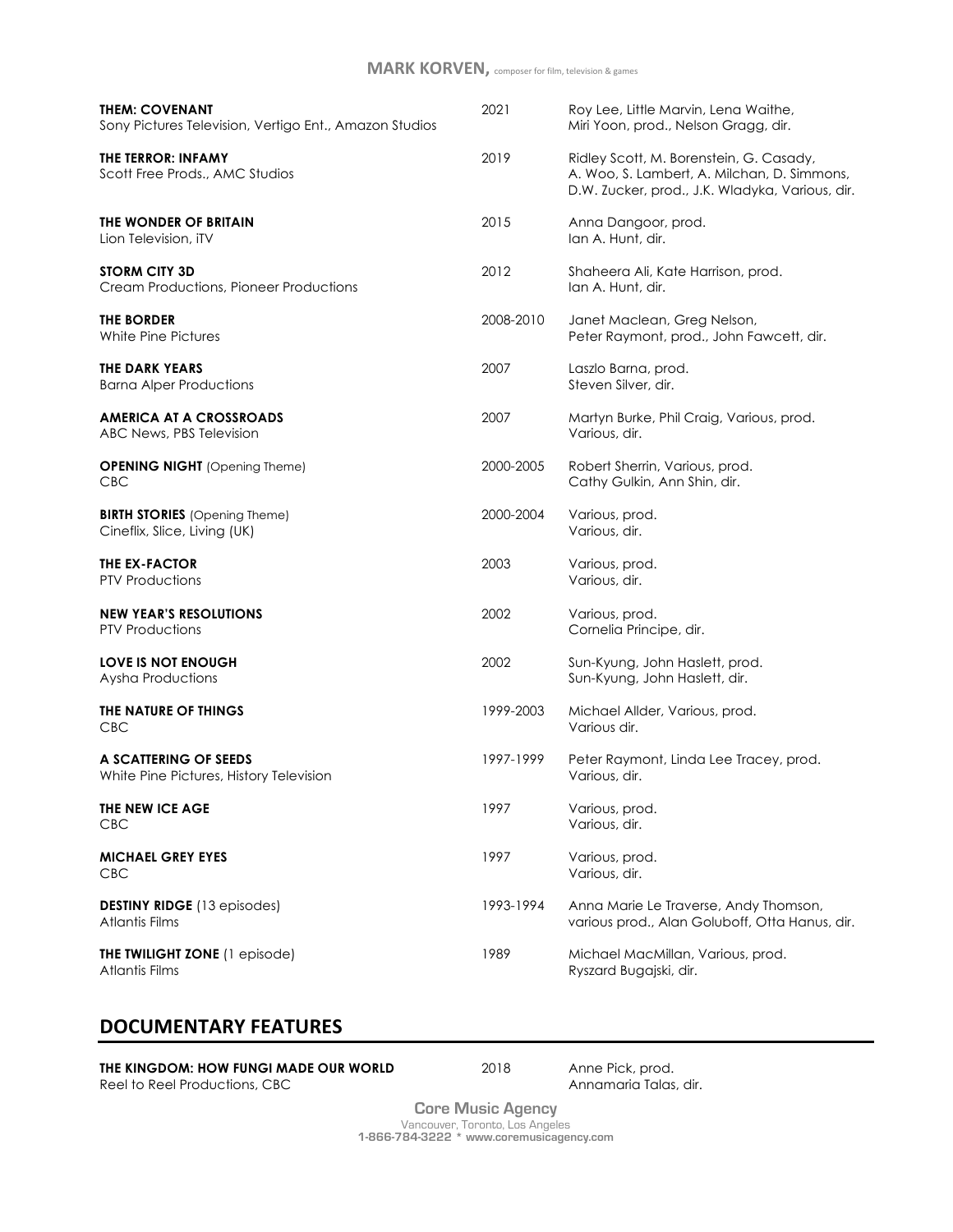| ALL GOVERNMENTS LIE: TRUTH, DECEPTION, AND THE<br><b>SPIRIT OF I.F. STONE, White Pine Pictures</b> | 2016 | Jeff Cohen, Andrew Munger, Steve Ord,<br>Peter Raymont, prod., Fred Peabody, dir.   |
|----------------------------------------------------------------------------------------------------|------|-------------------------------------------------------------------------------------|
| <b>GUANTANAMO'S CHILD: OMAR KHADR</b><br>White Pine Pictures                                       | 2015 | Peter Raymont, P. Reed, M. Shephard, prod.<br>Patrick Reed, Michelle Shephard, dir. |
| <b>HUMANITY FROM SPACE</b><br>Handel Productions, Darlow Smithson Prods, PBS                       | 2015 | Alan Handel, Iaian Riddick, E. Watkins,<br>Duncan Copp, prod., Duncan Copp, dir.    |
| <b>GAMBLING ON EXTINCTION</b><br>Reel to Reel Productions, Java Films                              | 2015 | Anne Pick, Jackie Chan, T. Chytroschek, prod.<br>Jakob Kneser, dir.                 |
| <b>ROBOTS IN 3D IMAX</b><br>Day's End Pictures, National Geographic                                | 2014 | Jini Durr, prod.<br>lan Hunt, dir.                                                  |
| <b>CHINA ON THE WESTERN FRONT</b>                                                                  | 2014 | Jordan Paterson, Ying Wang, prod.<br>Jordan Paterson, dir.                          |
| FIGHT LIKE SOLDIERS DIE LIKE CHILDREN<br>White Pine Pictures                                       | 2012 | Peter Raymont, prod.<br>Patrick Reed, dir.                                          |
| <b>EARTH FROM SPACE</b><br>Handel Productions, Discovery Channel/NOVA                              | 2012 | Andre Barro, Ruth Roberts, prod.<br>lain Riddick, dir.                              |
| <b>UNDER FIRE: JOURNALISTS IN COMBAT</b><br>Documentary Channel, MercuryMedia International        | 2011 | Laura Morton, Anothony Feinstein, prod.<br>Martyn Burke, dir.                       |
| <b>PUSHING THE LINE: ART WITHOUT RESERVATIONS</b><br>Mitzi Productions, Bravo!                     | 2009 | Julia Fong, Ian Thompson, prod.<br>Lisa Jackson, dir.                               |
| THE EXPERIMENTAL ESKIMOS<br>White Pine Pictures                                                    | 2009 | Peter Raymont, Kelly Jenkins,<br>Janice Dawe, prod., Barry Greenwald, dir.          |
| <b>TIGER SPIRIT</b><br>Storyline Entertainment, NFB                                                | 2008 | Ed Barreveld, Silva Basmajian,<br>Anita Lee, prod., Min Sook Lee, dir               |
| <b>TRIAGE: DR. JAMES ORBINSKI</b><br>CanWest Global, NFB, White Pine Pictures                      | 2008 | Peter Raymont, prod.<br>Patrick Reed, dir.                                          |
| <b>TURNING PAGES: MARGARET ATWOOD</b><br>V-Formation Productions, Bravo!                           | 2007 | Joel Gordon, Richard Nielsen, prod.<br>Joel Gordon, dir.                            |
| A PROMISE TO THE DEAD: ARIEL DORFMAN<br>White Pine Pictures                                        | 2007 | Peter Raymont, prod<br>Peter Raymont, dir.                                          |
| THE MAN WHO COULDN'T SLEEP<br><b>CBC</b>                                                           | 2006 | Michael Allder, prod.<br>Judy Jackson, dir.                                         |
| THE UNGREATEFUL DEAD: IN SEARCH OF<br><b>INTERNATIONAL JUSTICE</b><br>Judy Films                   | 2005 | Judy Jackson, prod.<br>Judy Jackson, dir.                                           |
| <b>TSEPONG: A CLINIC CALLED HOPE</b><br>White Pine Pictures                                        | 2005 | Peter Raymont, prod.<br>Patrick Reed, dir.                                          |
| <b>HOGTOWN: THE POLITICS OF POLICING</b><br>City State Productions                                 | 2005 | Karen King, Sarah Zammit, prod.<br>Min Sook Lee, dir.                               |
| WIDE ANGLE: H1N1, KILLER FLU<br>PBS                                                                | 2005 | Andy Halper, Various, prod.<br>Steven Silver, dir.                                  |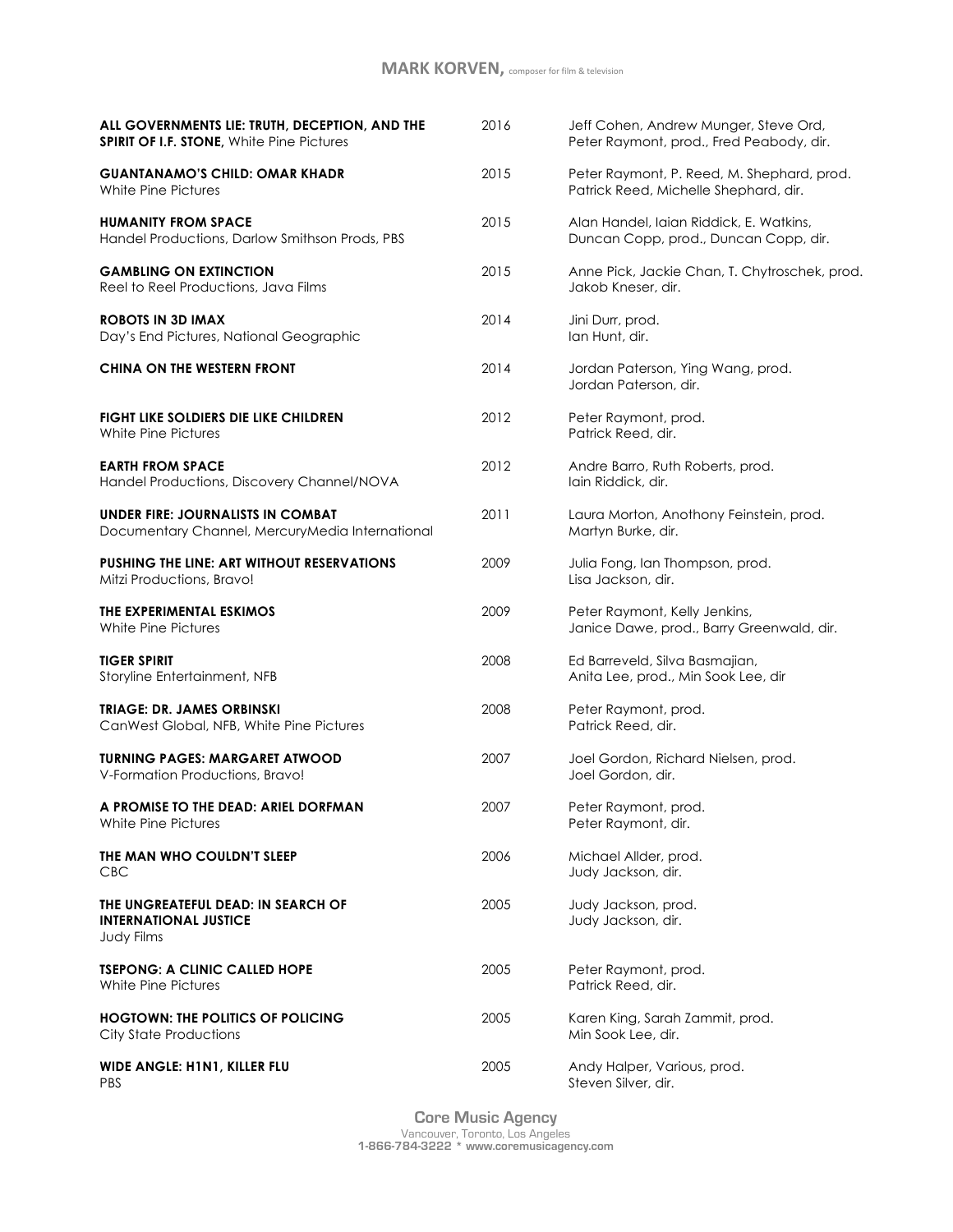| <b>RUNAWAY GROOMS</b><br>Asli Films, CBC                                                          | 2005 | Ali Kazimi, prod.<br>Ali Kazimi, dir.                            |
|---------------------------------------------------------------------------------------------------|------|------------------------------------------------------------------|
| <b>SHAKING HANDS WITH THE DEVIL:</b><br>THE JOURNEY OF ROMEO DALLAIRE<br>White Pine Pictures, CBC | 2004 | Peter Raymont, prod.<br>Peter Raymont, dir.                      |
| <b>WINNING</b><br>Annau Inc.                                                                      | 2004 | Catherine Annau, Howard Hutton, prod.<br>Catherine Annau, dir.   |
| <b>LOOKING FOR JACKIE CHAN</b><br>Aysha Productions                                               | 2004 | Allison Grace, prod.<br>Sun-Kyung Yi, dir.                       |
| TALK MOGADISHU: MEDIA UNDER FIRE<br>Judy Films                                                    | 2003 | Judy Jackson, prod.<br>Judy Jackson, dir.                        |
| <b>FRIDAY THE 13TH: THE DEVIL IN DOVER</b><br>Rough Cuts, CBC Newsworld, Aysha Productions        | 2002 | Allison Grace, prod.<br>Alison Grace, dir.                       |
| <b>VANISHING ACTS</b><br>Aysha Productions                                                        | 2001 | Allison Grace, prod.<br>Sun-Kyung Yi, dir.                       |
| A MOMENT IN TIME:<br>THE UNITED COLOURS OF BRONSTEIN                                              | 2001 | Judy Jackson, prod.<br>Judy Jackson, dir.                        |
| <b>WESTERN EYES</b><br><b>NFB</b>                                                                 | 2000 | Ann Shin, prod.<br>Ann Shin, dir.                                |
| THE MAN WHO MIGHT HAVE BEEN<br><b>NFB</b>                                                         | 1999 | Gerry Flahive, Louise Lore, prod.<br>John Kramer, dir.           |
| THE TOUGHEST JOB IN THE WORLD (LOUISE ARBOR)<br>Judy Films                                        | 1999 | Judy Jackson, prod.<br>Judy Jackson, dir.                        |
| <b>OLD BEFORE THEIR TIME</b><br><b>TVO</b>                                                        | 1998 | Various, prod.<br>David Way, dir.                                |
| <b>IT TAKES A CHILD</b><br>Judy Films                                                             | 1998 | Judy Jackson, prod.<br>Judy Jackson, dir.                        |
| <b>CONFESSIONS OF A RABID DOG</b><br>NFB, Sienna Films                                            | 1997 | Gerry Flahive, Julia Sereny, prod.<br>John L'Ecuyer, dir.        |
| <b>INVISIBLE NATION: POLICING THE UNDERGROUND</b><br>White Pine Pictures                          | 1996 | Peter Raymont, prod.<br>Linda Lee Tracey, dir.                   |
| <b>POWER</b><br>Cineflix                                                                          | 1996 | Glen Salzman, Mark Zannis, prod.<br>Magnus Isacsson, dir.        |
| <b>BLIND FAITH</b><br>Judy Films                                                                  | 1996 | Judy Jackson, prod.<br>Judy Jackson, dir.                        |
| THE TENURE OF DR. FABRIKANT<br><b>Barna Alper Productions</b>                                     | 1995 | Laszlo Barna, prod.                                              |
| ABBY, I HARDLY KNEW YA<br>White Pine Pictures, TVO                                                | 1995 | Linda Lee Tracey, Peter Raymont, prod.<br>Linda Lee Tracey, dir. |
| <b>HEARTS OF HATE</b><br>Investigative Productions                                                | 1995 | Linda Lee Tracey, Peter Raymont, prod.<br>Peter Raymont, dir.    |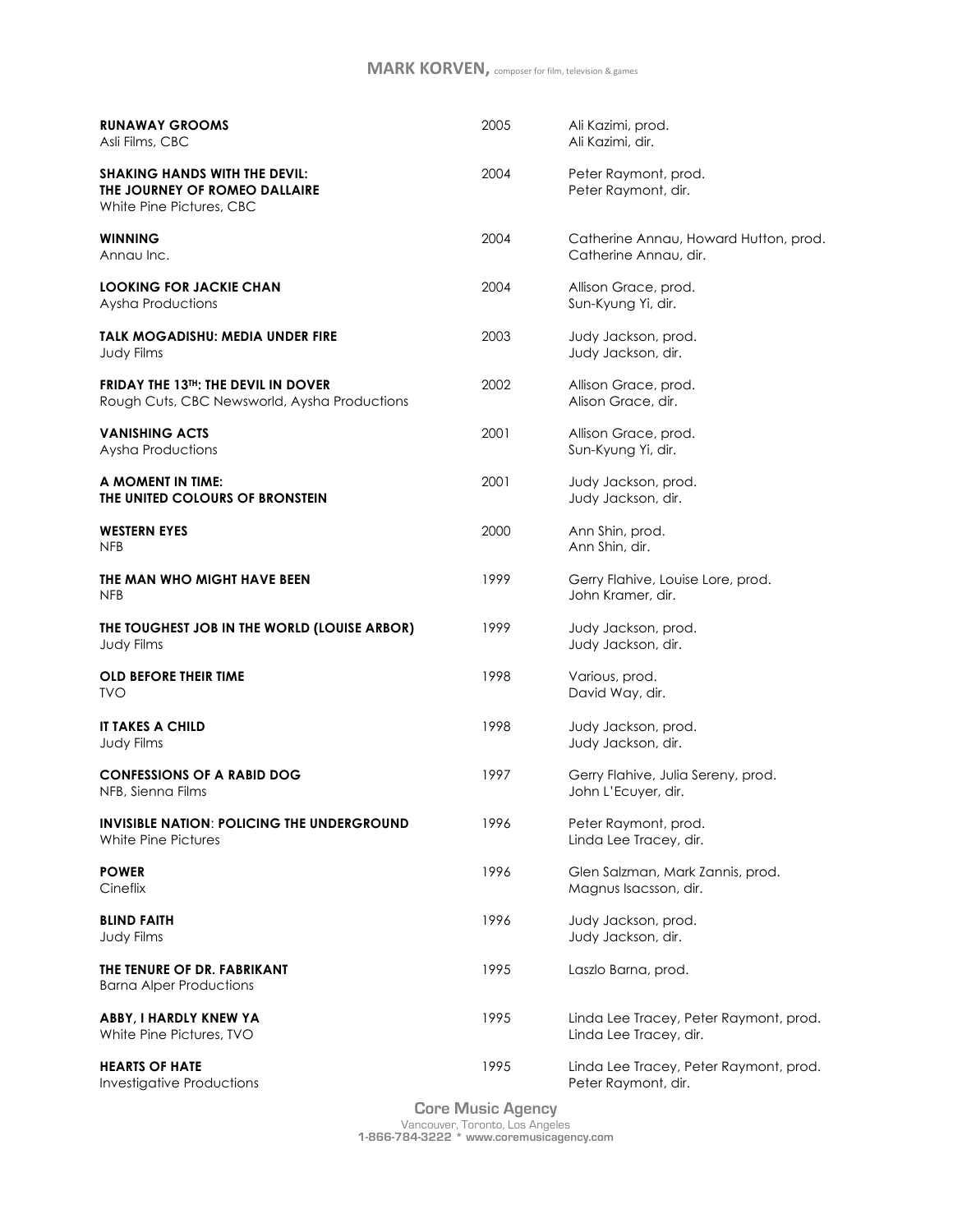| THE LUCKY ONES: ALLIED AIRMEN AND BUCHENWALD<br>NFB         | 1994 | Various, prod.<br>Michael Allder, dir.                                                 |
|-------------------------------------------------------------|------|----------------------------------------------------------------------------------------|
| <b>LAWN AND ORDER</b><br>Ally Film Productions              | 1994 | Janis Lundman, Adrienne Mitchell, prod. Back<br>Janis Lundman, Adrienne Mitchell, dir. |
| <b>VOICES FROM THE SHADOWS</b><br>Investigative Productions | 1992 | Peter Raymont, prod.<br>Lindalee Tracey, dir.                                          |
| THE HAND OF STALIN<br>PTV/October Films                     | 1990 | Tom Roberts, Bill Nemtin, prod.<br>John Walker, dir.                                   |
| <b>BETWEEN TWO WORLDS</b><br>Investigative Productions, NFB | 1990 | Peter Raymont, Barbara Sears, prod.<br>Barry Greenwald, dir.                           |

#### **AWARDS/NOMINATIONS**

| <b>BMI</b> Award               | 2022 | Streaming Series Award, Sony Pictures / Amazon Prime – Them                   |
|--------------------------------|------|-------------------------------------------------------------------------------|
| <b>CSA</b> Nomination          | 2019 | Best Original Music, Non-Fiction Program or Series – The Kingdom              |
| <b>CSA</b> Award               | 2017 | Best Original Music, Non-Fiction Program or Series - Guantanamo's Child       |
| <b>GEMINI</b> Award            | 2008 | Best Original Music Score, Documentary - A Promise to the Dead                |
| <b>GEMINI</b> Award Nomination | 2008 | Best Original Music Score, Program or Series - The Border Season 2            |
| <b>GEMINI</b> Award Nomination | 2005 | Best Original Music Score, Documentary - Continuous Journey                   |
| <b>GOLDEN SHEAF Award</b>      | 2005 | Best Original Music Score, Non-Fiction - Continuous Journey                   |
| <b>GEMINI</b> Award Nomination | 2005 | Best Original Music Score, Documentary - Winning                              |
| <b>HOT DOCS Award</b>          | 2000 | Best Original Music Score - The Toughest Job in the World                     |
| <b>GEMINI</b> Award Nomination | 2000 | Best Original Music Score, Program or Mini-Series - The Sheldon Kennedy Story |
| <b>HOT DOCS</b> Nomination     | 1999 | Best Original Score - Old Before Their Time                                   |
| <b>GEMINI</b> Award Nomination | 1999 | Best Original Music Score, Documentary - A Scattering of Seeds 2              |
| <b>GEMINI</b> Award Nomination | 1999 | Best Original Music Score, Program or Mini-Series - Win Again!                |
| <b>GENIE</b> Award Nomination  | 1999 | Best Achievement in Music, Original Score - Cube                              |
| <b>GEMINI</b> Award Nomination | 1998 | Best Original Music Score, Documentary - A Scattering of Seeds 1              |
| <b>GEMINI</b> Award Nomination | 1998 | Best Original Music Score, Documentary - Old Before Their Time                |
| <b>GEMINI</b> Award Nomination | 1997 | Best Original Music Score, Documentary - Summer in the Cherry Orchard         |
| <b>HOT DOCS</b> Nomination     | 1996 | Best Original Score - Summer in the Cherry Orchard                            |
| <b>GENIE</b> Award             | 1996 | Best Achievement in Music, Original Score - Curtis's Charm                    |
| <b>GENIE</b> Award Nomination  | 1996 | Best Achievement in Music, Original Score - The Michelle Apartments           |
| <b>HOT DOCS</b> Nomination     | 1995 | Best Original Score - The Tenure of Dr. Fabrikant                             |
| <b>HOT DOCS Award</b>          | 1994 | Best Original Music Score - Hearts of Hate                                    |
| <b>GENIE</b> Award Nomination  | 1994 | Best Achievement in Music, Original Score - Henry & Verlin                    |
| <b>GEMINI</b> Award Nomination | 1994 | Best Original Music Score, Documentary - The Lucky Ones                       |
| <b>GENIE</b> Award Nomination  | 1993 | Best Music Score - The Grocer's Wife                                          |
| <b>GEMINI</b> Award Nomination | 1992 | Best Original Music Score, Program or Series - Grand Larceny                  |
| <b>GEMINI</b> Award Nomination | 1992 | Best Original Music Score, Program or Mini-Series - Between Two Worlds        |
| <b>GENIE</b> Award Nomination  | 1991 | Best Music Score – White Room                                                 |
| <b>GENIE</b> Award Nomination  | 1991 | Best Original Song for "Hello, I am Nobody" – White Room                      |
| <b>GENIE</b> Award Nomination  | 1991 | Best Original Song for "Certain Slant" - White Room                           |

#### **BIOGRAPHY**

Toronto based, multi award-winning composer Mark Korven has had his feet firmly planted in both the dramatic and documentary film and television worlds for over 20 years. He's been nominated for 14 Gemini's, most recently for his work on the acclaimed police drama series, **THE BORDER**. He won the Gemini award for the documentary **A PROMISE TO THE DEAD** and for the series, **A SCATTERING OF SEEDS.** Mark has also been honoured with 8 Genie nominations, winning the award for his score to the feature film, **CURTIS'S CHARM**. Mark has worked with acclaimed directors Deep Mehta, Patricia Rozema and Vincenzo